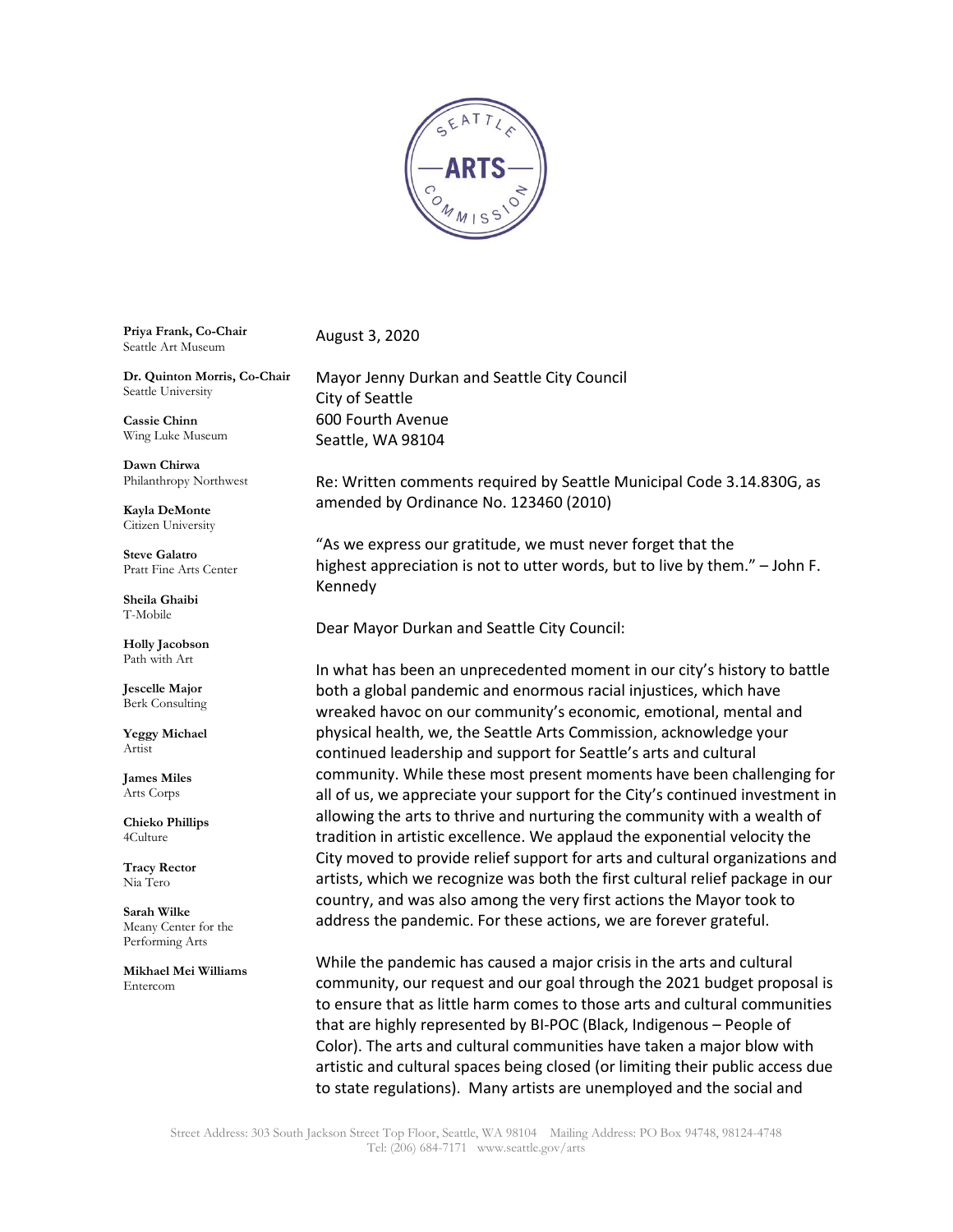

mental health of these individuals and organizations has significantly diminished, amidst the protests and riots that still continue to occur in our city. While we are hopeful that these times will not last, it is imperative that funding continues for grants, arts education, public art, and cultural space projects; and as well as support of the administration of the Office of Arts and Culture. With this commitment, your leadership will give fuel to the work to which we are committed to and which in turn supports the sustainability of marginalized, BI-POC arts and cultural communities.

We request that you, Mayor Durkan and the Seattle City Council protect and continue funding the Office of Arts and Culture in the following areas:

- o Improve City Processes: With the impact of COVID and the racial tensions in our city, we have continued to ask how we can recover to get people back to work in the most healthy and safest way. We humbly request that as the city looks to improve its processes that special attention is placed towards recovery efforts with equitable lenses towards programs relating to arts education, funding structures, cultural space practices and public art. This is vitally important, more now than ever. The Arts Office is committed towards helping the Mayor fulfill her goals of protecting creative works and arts and cultural organizations with the New Executive Order she signed in March that was deeply impacted by COVID. To that end, we ask that as funds are reallocated from the Police Department, the arts receive 33.5% of the funding to be utilized for the following:
	- A WPA-style program that will employ creatives at scale to address Civic needs such as public health messaging and mental health outcomes; media, journalism and storytelling opportunities; and food security through urban gardening and food distribution
	- Address our remote educational needs by employing teaching artists to support at-home learners and educators
	- Invest in Wi-Fi and technology that supports small creative businesses and nonprofits to share their work with audiences virtually and ensure all Seattle residents have access to digital connectivity
	- Expand youth arts programs to support Seattle's young population in engaging in creative pursuits that lead to high levels of engagement and career readiness

The reallocation will allow us to continue to pursue our racial equity commitments, resulting in increasing funding that is needed in supporting BI-POC communities. Additionally, this funding is crucial to support the staff and technical resources needed to demonstrate continued progress towards racial equity, diversity and inclusion.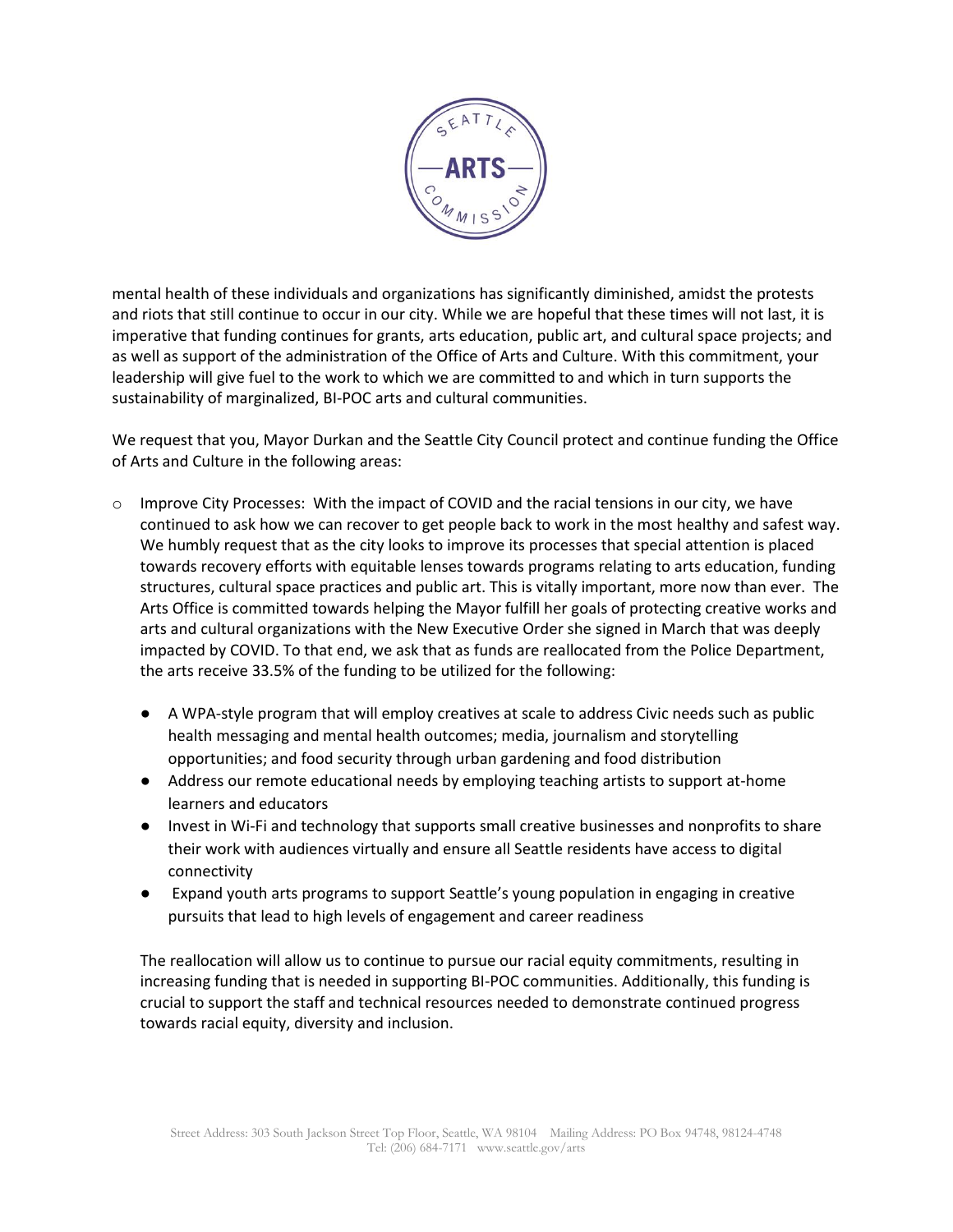

This reallocation will demonstrate to the community that the city is making aggressive strides towards improving the cultural climate and landscape of our city, even through a global health crisis and racial divide.

o Creative Economy: We will continue to work with the Office of Economic Development (OED), this initiative will allow us to be able to better advocate for artists to be able to work, live and thrive in Seattle. This initiative to support this include moving a position to ARTS, aligning our arts education initiative with OED and the Office of Film + Music's inclusive creative industries program, and increasing support of internships and creative industries learning.

Additionally, we also recognize the urgency we must have towards elevating the work of the Black artists and the Black arts community, which has shaped the vibrancy of our city since the beginning of the 20<sup>th</sup> century. Now is the time to scale our resources towards real conversations and recommendations that will sustain the Black arts community through economic opportunity, affordability and continued racial equity initiatives within our city's creative industries.

 $\circ$  Cultural Space: Because of the COVID and social issues that have permeated our city, many cultural spaces have suffered significantly, losing revenue and resources. We humbly request that that rent relief be afforded to the approximate 40 arts organizations for whom the City is a landlord city so that these arts organizations can recover, and lend the City's voice to State and Federal legislation that would support rent relief for all cultural organizations and creatives. We also request that financial cuts be paused and support for arts organizations that have cultural spaces be supported during this difficult time. There are many properties and buildings within the city that are currently vacant and we request that these underutilized resources be used as a refuge for arts organizations in Seattle to use during our time of crisis. Furthermore, we request that the city invest in digital equity for artists and arts organizations in our city so they have access to Wi-Fi. There is a major shortage of artists and arts organizations in our city who have limited capabilities due to their loss of income. We humbly request that the city invest immediately in keeping our community digitally connected to the world, which so heavily relies on technology, and is absolutely essential in this moment of virtual presentations.

While we have made these requests for Cultural Space, we will continue to support the development of cultural spaces and community wealth-building led by BI-POC communities through the creation of a Public Development Authority and related Cultural Space Agency program. The upcoming year is pivotal for this program and its goal of sustainable and equitable structural change. With dedicated staff and much needed support we will implement governing structures and determine initial projects based in our RET process, ensuring community-led values, priorities, and ownership are embedded in the Cultural Space Agency from its beginning. This process will be guided by our first three BASE cohorts (Build Art Space Equitably), a program launched by the